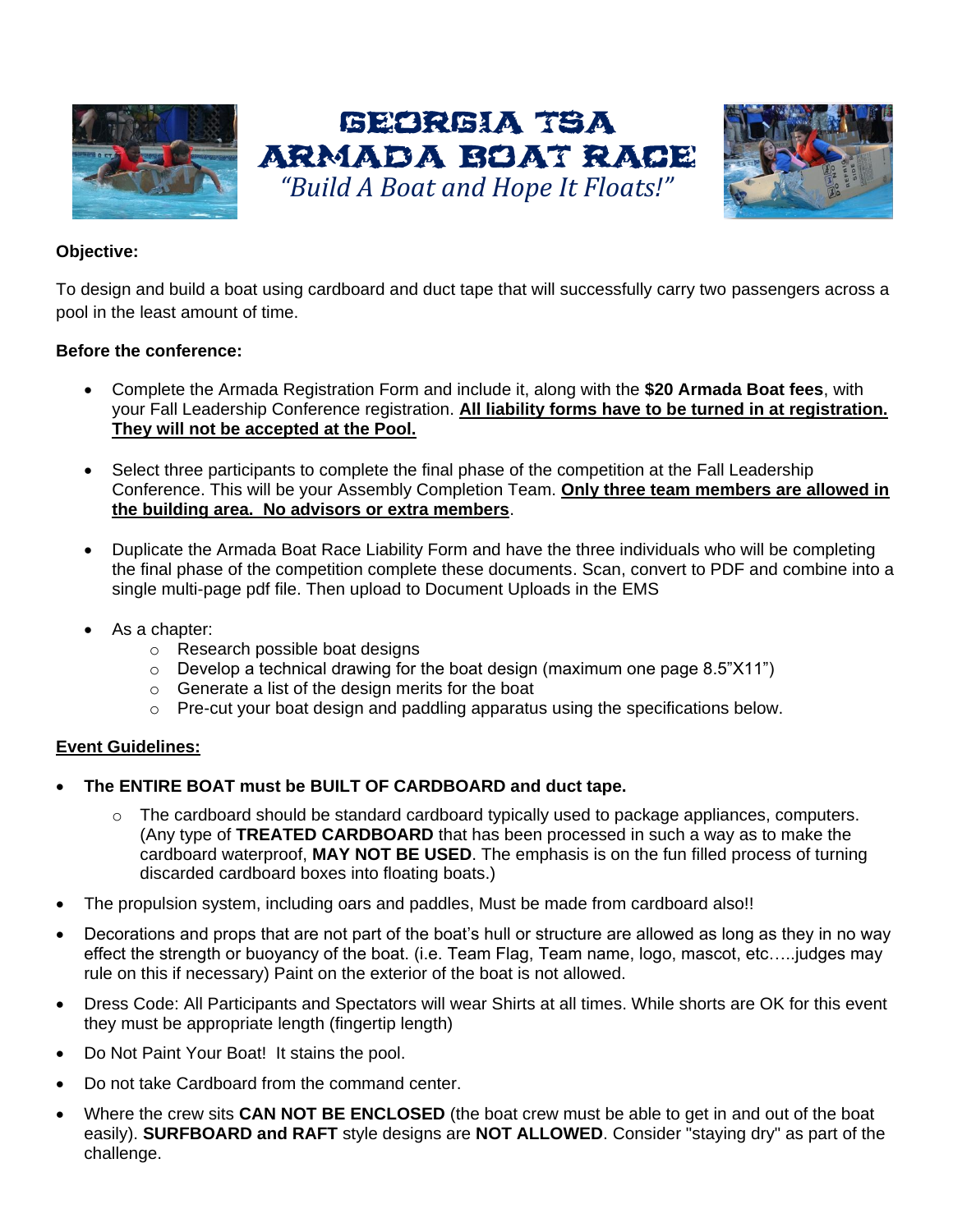If there is any doubt about the construction, the judges reserve the right to use a probe, such as an ice pick, to test and verify that only cardboard has been used.

## **BEFORE Conference Registration – EMS Document Upload:**

 Armada Boat Race Liability Forms (combined as a single PDF) – **WILL NOT BE ACCEPTED AT POOL!!**

## **At the Pool:**

Check in at the Armada Registration Table Submit the following:

- Technical CAD Drawing and Design Merits
	- $\circ$  These should be submitted in a single sheet protector, inserted back to back.
	- o Please insure that your school name is included on the documents.
- Report to the poolside at the time designated in your conference program.
- 2 Coast Guard approved and properly fitted personal floatation devices (PFD) are required. If you use one of the GA TSA provided lifejackets, they must be returned immediately after exiting the pool.

## **Competition Information:**

- Each Competing Team must have their boat assembled prior to the published start time. No additional time will be given
- Only specified materials or supplies may be used.
- The SCHOOL NAME must appear on the boat.
- **Every race participant must wear a Coast Guard approved and properly fitted personal floatation device (PFD) while in or on the water.**
- Boats will be raced once, two or three at a time, but finishing times will be compared to other boats to determine placement. (Drawings will be judged separately)
- Races will be started from the side or end of the pool. A judge that will say "on your mark, get set, go" this is also when the clock will start …part of the challenge will be to enter your boat and begin paddling.
- Time stops when a team member who is in or on their boat touches the designated "finish-line" end of the pool.
- If a team's boat disintegrates, or falls apart, or sinks to the point that the members are swimming instead of paddling, the team is then declared as a "DNF"…did not finish…entrant and no time will be entered for that team and the team is officially out of the competition.…..the judges will make a decision on this if necessary. **When judges ask you to exit the pool remove yourselves and your boat ASAP.** Continuing to try and paddle a floundering boat is grounds for disqualification.

**Clean-Up:** All cardboard, decorations and boat related materials must be removed from the water and grounds by the boat crews and disposed of in the on-site "cardboard boat graveyard". **If the team leaves materials behind, they will be subjected to disqualification from the race!**

## **What each team must provide for themselves:**

- **Already Completed Legal Boat**
- Technical CAD drawing and design merits submitted at registration
- TEAM MEMBERS - 3 are required!
- Required dress: shorts, sneakers and Georgia TSA will provide a race t-shirt.
- Towels and dry clothes to change into after the race.
- **2 Coast Guard approved and properly fitted personal floatation devices (PFD)**
- **Spirited chapter members!**

## **What will be provided for the race participants?**

• Personal Flotation Device (PFD) – Schools are asked to bring their own to speed up the process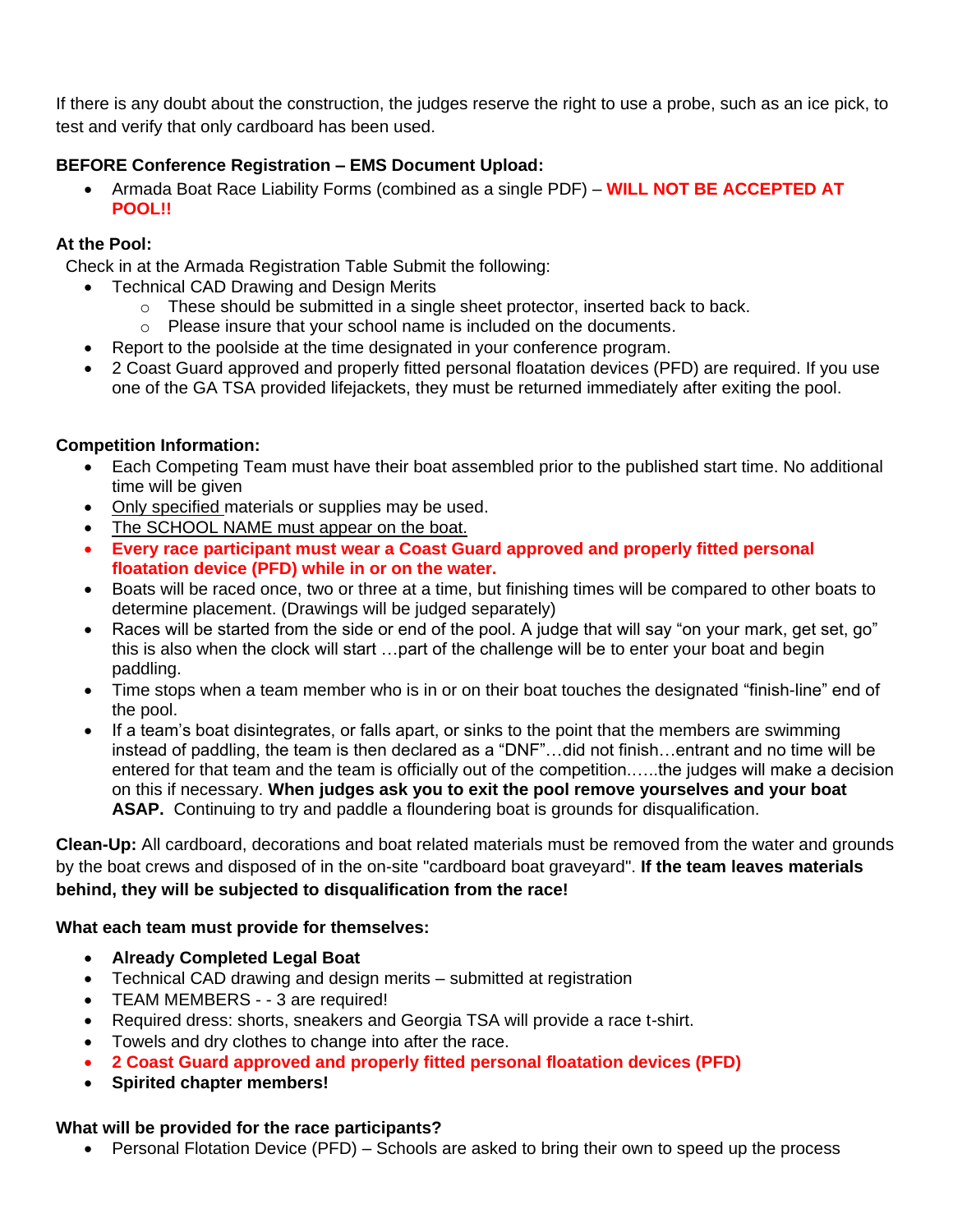- Swimming Pool
- Judges with stopwatches
- Assembly area (located outside the pool area)
- Cardboard Graveyard area to dispose of the wet, soggy cardboard. (teams must move their boat remains to the designated area)

#### **Rule Violations:**

- Use of Duct Tape to completely wrap or encase the boat. Duct Tape is only allowed to assemble and reinforce seams.
- Failure to abide by any race rule or direction of race official shall be cause for disqualifications. The decision of the Judges shall be final.
- No part of the boat can be pre-assembled prior to the assembly time.
- More than three team members in the building area or adult assistance.

#### **Awards:**

- The following Awards will be recognized during the Closing Session on Sunday:
	- o High School Fastest Time Race Champions
	- o Middle School Fastest Time Race Champions
	- o High School Most Spectacular Sinking
	- o Middle School Most Spectacular Sinking
	- o High School Most Spirited Crew
	- o Middle School Most Spirited Crew